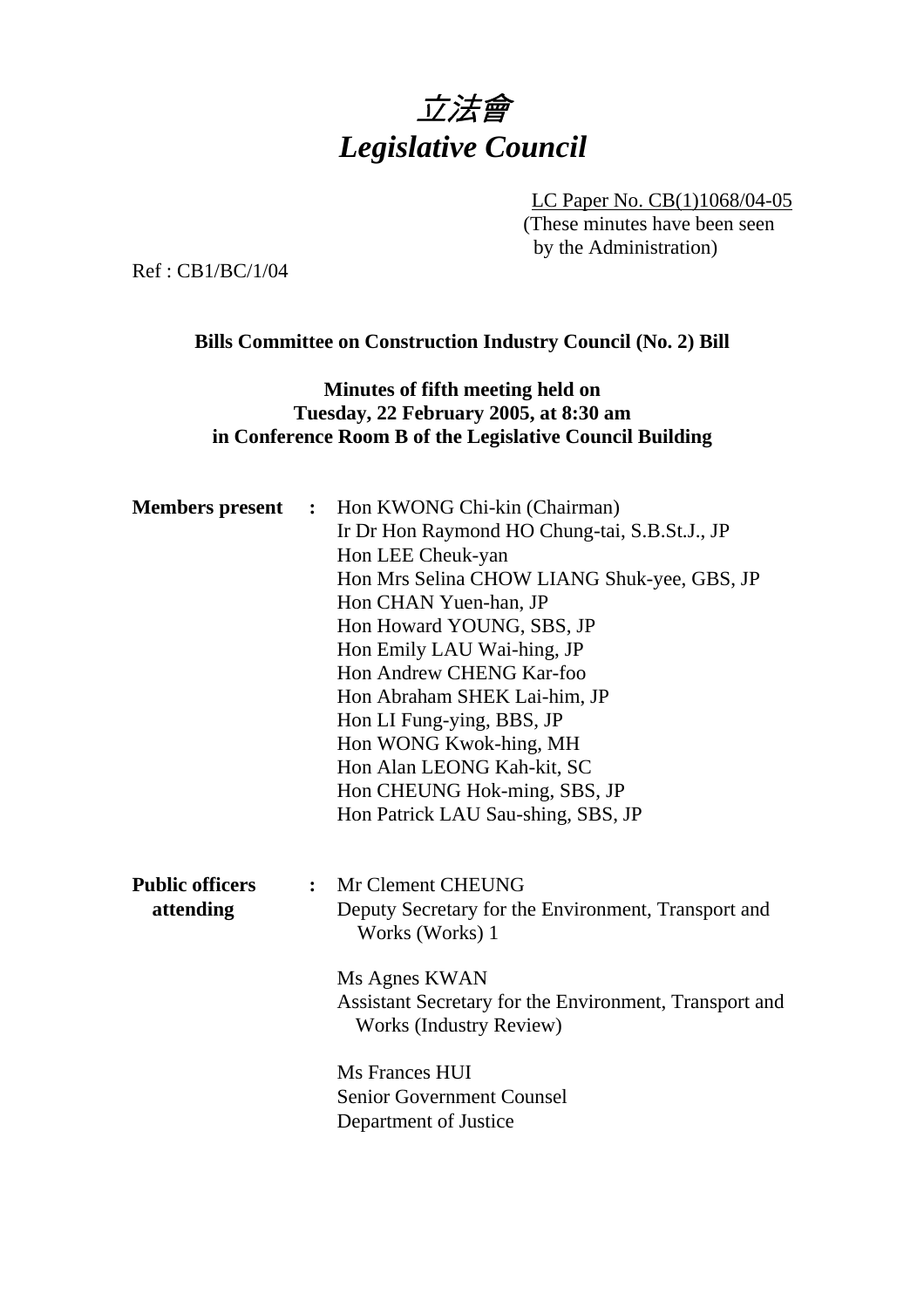|        |              |                                | Ms Selina LAU<br><b>Government Counsel</b><br>Department of Justice          |             |                                                                                                                                                          |
|--------|--------------|--------------------------------|------------------------------------------------------------------------------|-------------|----------------------------------------------------------------------------------------------------------------------------------------------------------|
|        |              | <b>Clerk in attendance:</b>    | Miss Odelia LEUNG<br>Chief Council Secretary (1)4                            |             |                                                                                                                                                          |
|        |              | <b>Staff in attendance:</b>    | Miss Kitty CHENG<br><b>Assistant Legal Adviser 5</b>                         |             |                                                                                                                                                          |
|        |              |                                | Ms Sarah YUEN<br>Senior Council Secretary (1)6                               |             |                                                                                                                                                          |
| Action |              |                                |                                                                              |             |                                                                                                                                                          |
|        | $\mathbf I$  | <b>Confirmation of minutes</b> | (LC Paper No. CB(1)912/04-05                                                 | 2005)       | -- Minutes of meeting on 4 January<br>The minutes of the meeting held on 4 January 2005 were confirmed.                                                  |
|        |              |                                |                                                                              |             |                                                                                                                                                          |
|        | $\mathbf{I}$ |                                | <b>Meeting with the Administration</b><br>(LC Paper No. $CB(1)923/04-05(01)$ |             | -- List of follow-up actions<br>arising from discussion at the                                                                                           |
|        |              |                                | LC Paper No. $CB(1)923/04-05(02)$                                            |             | meeting on 4 January 2005<br>-- Updated summary of<br>concerns/views expressed by<br>organizations and the Bills<br>Committee (as at 24 January<br>2005) |
|        |              |                                | LC Paper No. $CB(1)923/04-05(03)$                                            | $-\!$ $\!-$ | Administration's responses to<br>concerns/views expressed by<br>organizations<br><b>Bills</b><br>and<br>Committee (as at 24 January<br>2005)             |
|        |              |                                | LC Paper No. $CB(1)923/04-05(04)$                                            |             | Letter dated 15 February 2005<br>from the Administration on<br>"Proposed Composition and<br>Functions of the Construction<br>Industry Council")          |

2. The Bills Committee deliberated (Index of proceedings attached at the **Appendix**).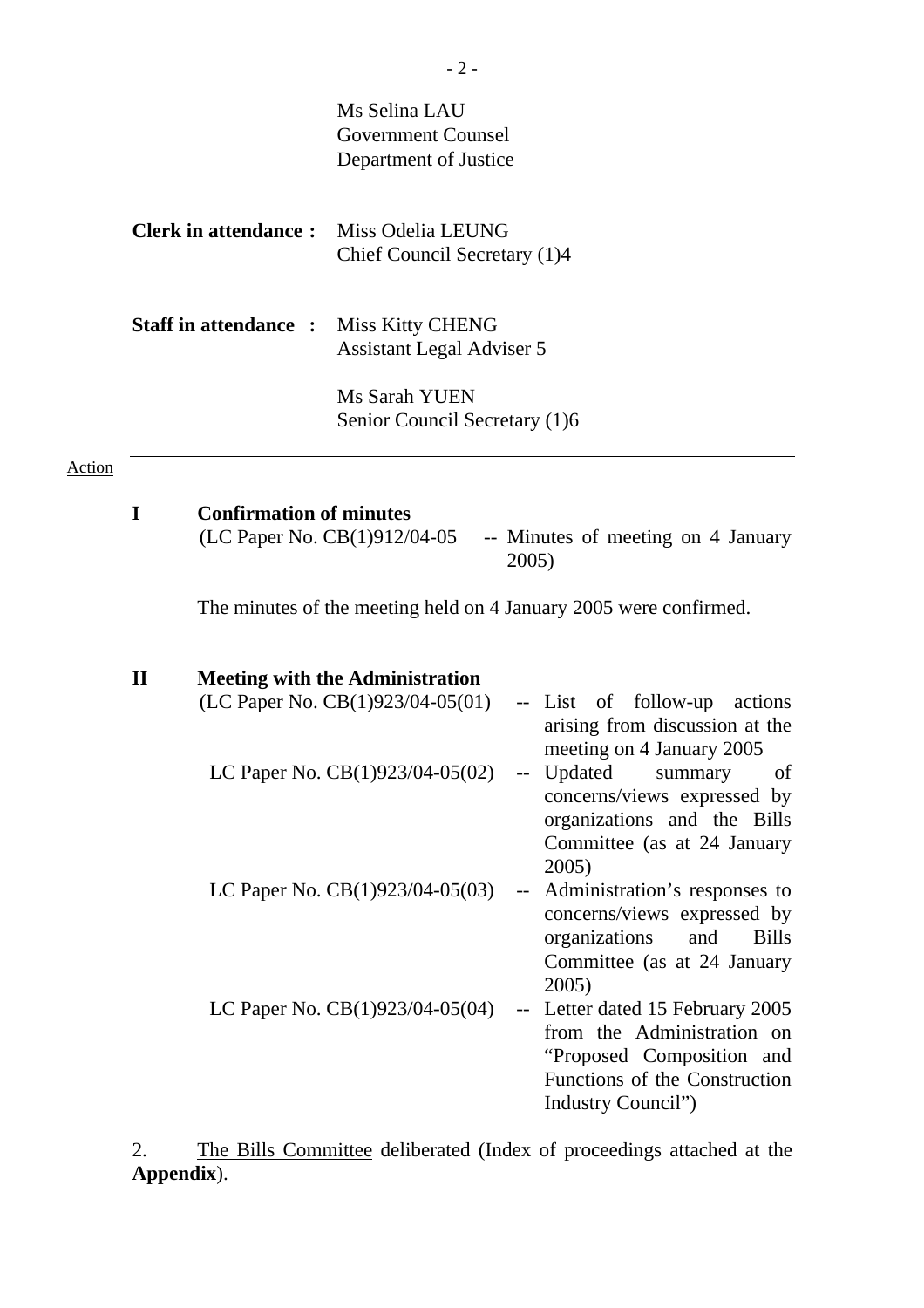- 3. The Administration was requested to
	- (a) consider the following views in drawing up the list of nominating organizations eligible to put forward candidates for selection and appointment to the Construction Industry Council (CIC) -
		- (i) representation of the nominating organizations in the trade was very important and should be one of the basic principles in compiling the list;
		- (ii) relationship between trade federations and member associations and their representation in the trade had to be carefully assessed. Circumstances under which member associations instead of trade federations were selected should be clarified;
		- (iii) being one of the largest employers in the construction field, the Hong Kong Housing Authority should be represented in CIC;
		- (iv) as the number of works projects undertaken by the Hong Kong Housing Society was relatively few, the appropriateness of it being a nominating organization should be reviewed; and
		- (v) the appropriateness of including trade associations as nominating organizations under the category of "professionals/consultants" should be considered;
	- (b) consider the viability of drawing up a list of nominating organizations for training institutes/academic or research institutes and trade unions respectively notwithstanding that the relevant bodies were many;
	- (c) assess the respective merits of allowing the nominating organizations to put forward the number of their representatives in excess of the number of seats for selection by the Government and of restricting the number of nominees to the exact number of seats; and
	- (d) consider the appropriateness of increasing the membership of CIC, say to 30.

#### Meeting arrangements

4. In response to Ms Emily LAU Wai-hing, the Clerk explained that the next meeting of the Bills Committee (BC) was originally scheduled for 8 March 2005. It was deferred to 15 March 2005 due to unavailability of representatives from the Administration.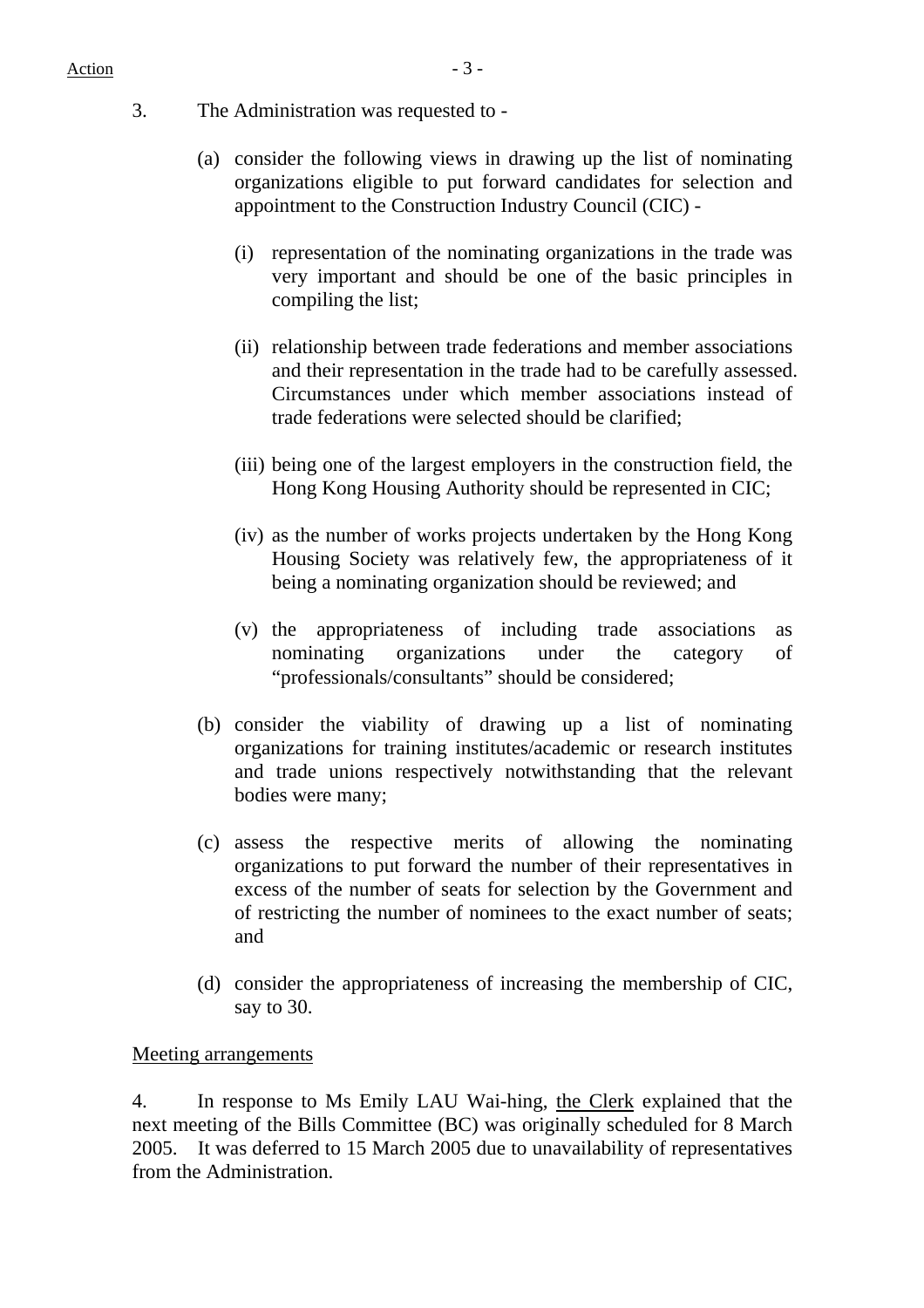5. After taking into account the Administration's views, members agreed on the agenda for the next meeting as follows -

- (a) Discussion on functions of the Construction Industry Council (clause 5);
- (b) Update on employment matters of Construction Industry Training Authority; and
- (c) Clause-by-clause examination of the Bill.

6. Members also agreed to reschedule the seventh meeting of the BC originally scheduled for 29 March 2005 for Thursday, 31 March 2005, at 10:45 am to facilitate attendance by members.

## **III Any other business**

7. The meeting ended at 10:25 am.

Council Business Division 1 Legislative Council Secretariat 14 March 2005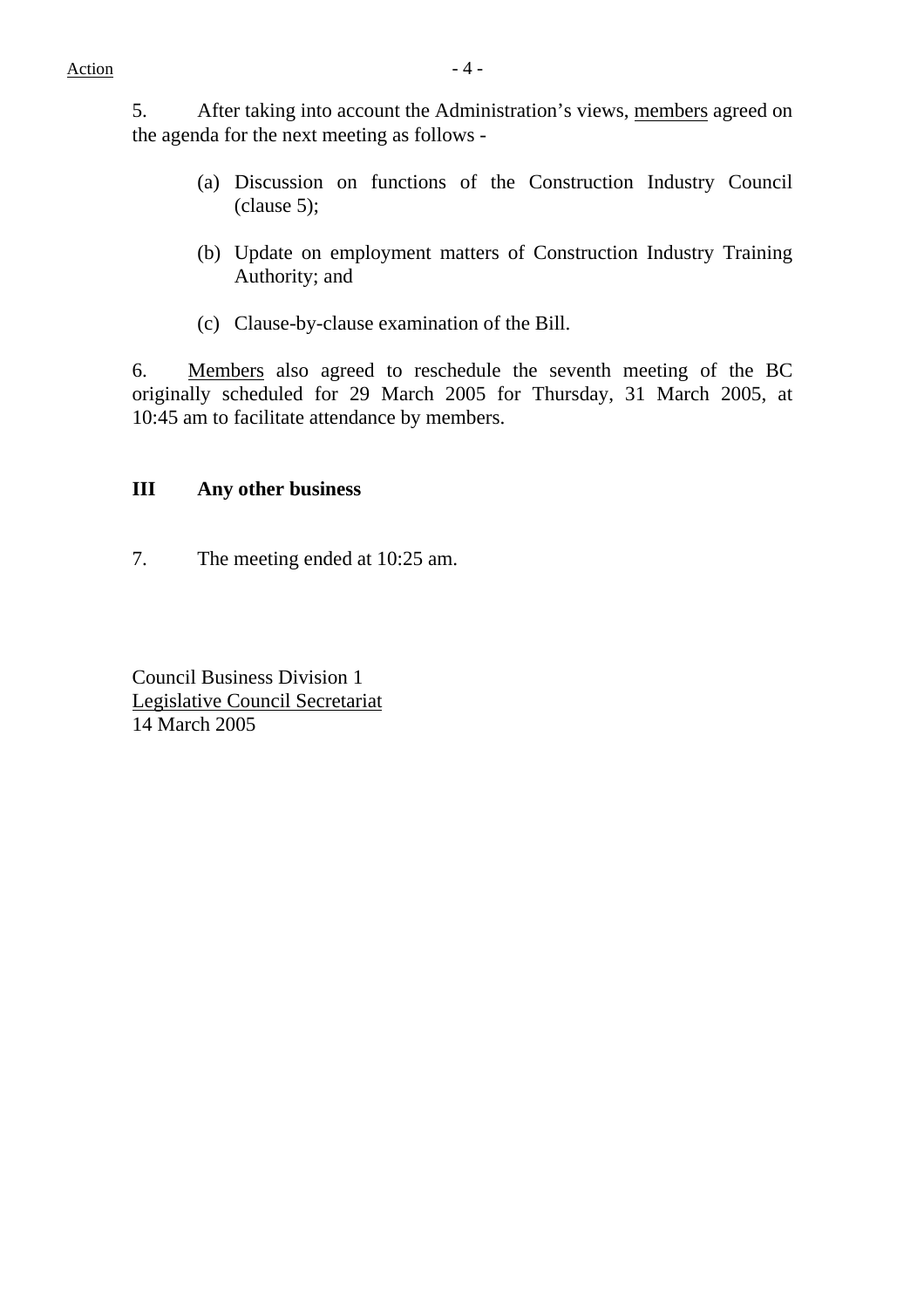# **Proceedings of the fifth meeting of the Bills Committee on Construction Industry Council (No. 2) Bill on Tuesday, 22 February 2005, at 8:30 am in Conference Room B of the Legislative Council Building**

|                   |                                               | Subject(s)                                                                                                                                                                                                                                                                                                                                                                                                                                                                                                                                                                                                                                                                                        | <b>Action</b><br>required                                                      |
|-------------------|-----------------------------------------------|---------------------------------------------------------------------------------------------------------------------------------------------------------------------------------------------------------------------------------------------------------------------------------------------------------------------------------------------------------------------------------------------------------------------------------------------------------------------------------------------------------------------------------------------------------------------------------------------------------------------------------------------------------------------------------------------------|--------------------------------------------------------------------------------|
| $000000 - 000039$ | Chairman                                      | Confirmation of minutes<br>of<br>the<br>meeting held on 4 January 2005<br>(LC Paper No. CB(1)912/04-05)                                                                                                                                                                                                                                                                                                                                                                                                                                                                                                                                                                                           |                                                                                |
| $000040 - 001012$ | Administration                                | Briefing by the Administration on the<br>composition<br>proposed<br>of<br>the<br>Construction Industry Council (CIC)<br>(clause 9) elaborated in its letter dated<br>15 February 2005 (LC Paper No.<br>$CB(1)923/04-05(04))$                                                                                                                                                                                                                                                                                                                                                                                                                                                                      |                                                                                |
| $001013 - 001617$ | Chairman<br>Mrs Selina CHOW<br>Administration | of<br>members'<br>expression<br>$\mathbf{A}$<br>the<br>following views:<br>(a) Notwithstanding the four basic<br>principles for compiling the list of<br>nominating<br>organizations<br>(the<br>basic principles) highlighted in LC<br>Paper No. CB(1)923/04-05(04),<br>Government should retain some<br>degree of discretion in compiling<br>the list; and<br>(b) "Representation" should also be<br>included as a basic principle with<br>reference to the size, history and<br>individual<br>track<br>of<br>record<br>organizations.<br>Discussion on the need and viability<br>of including "representation" as a<br>basic principle<br>The Administration agreed to consider The<br>the view | Administration<br>to take action<br>under<br>paragraph<br>3(a)(i)<br>of<br>the |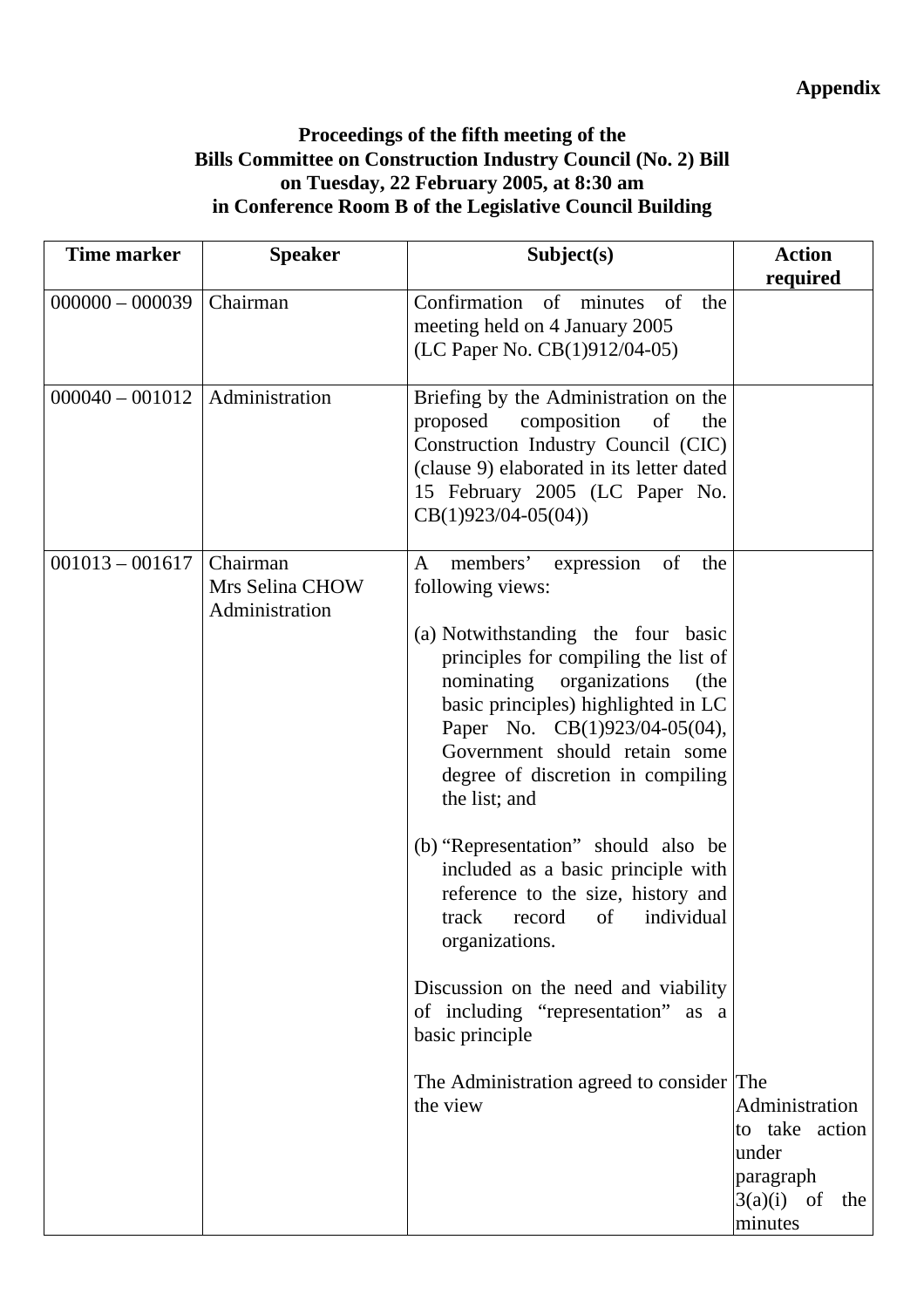| <b>Time marker</b> | <b>Speaker</b>                    | Subject(s)                                                                                                                                                                                                                                                                                                                                                                                                                                                                                                                                                                                                                                                                                                                                                                                                                                                                                                                                                                                                                                                                                                                                                                                    | <b>Action</b>                  |
|--------------------|-----------------------------------|-----------------------------------------------------------------------------------------------------------------------------------------------------------------------------------------------------------------------------------------------------------------------------------------------------------------------------------------------------------------------------------------------------------------------------------------------------------------------------------------------------------------------------------------------------------------------------------------------------------------------------------------------------------------------------------------------------------------------------------------------------------------------------------------------------------------------------------------------------------------------------------------------------------------------------------------------------------------------------------------------------------------------------------------------------------------------------------------------------------------------------------------------------------------------------------------------|--------------------------------|
|                    |                                   |                                                                                                                                                                                                                                                                                                                                                                                                                                                                                                                                                                                                                                                                                                                                                                                                                                                                                                                                                                                                                                                                                                                                                                                               |                                |
| $001618 - 002213$  | Mr Howard YOUNG<br>Administration | A member's concern about principle The<br>(d) in paragraph 4 in LC Paper No.   Administration<br>$CB(1)923/04-05(04)$ on selection of to take action<br>trade federations instead of their<br>member<br>associations<br>where<br>appropriate.<br>The member's view $3(a)(ii)$ of the<br>that some member associations could minutes<br>command greater acceptability and<br>credibility than their affiliated trade<br>federations, hence the need to clarify<br>circumstances<br>under<br>which<br>the<br>member associations instead of trade<br>federations would be selected<br>Administration's explanations:<br>(a) The four basic principles were<br>interlinked<br>and<br>should<br>be<br>considered collectively;<br>(b) Principle (d) was intended to allow<br>flexibility to cater for different<br>circumstances. For example, in<br>the case of sub-contractors, it<br>would be far more effective to<br>liaise with an umbrella federation<br>given the number of different<br>trades involved. Nevertheless, an<br>active member association with<br>demonstrated track record<br>on<br>industry reforms could also be<br>selected; and<br>(c) The contribution of CIC members | required<br>under<br>paragraph |
|                    |                                   | could be ensured by monitoring<br>their actual performance.                                                                                                                                                                                                                                                                                                                                                                                                                                                                                                                                                                                                                                                                                                                                                                                                                                                                                                                                                                                                                                                                                                                                   |                                |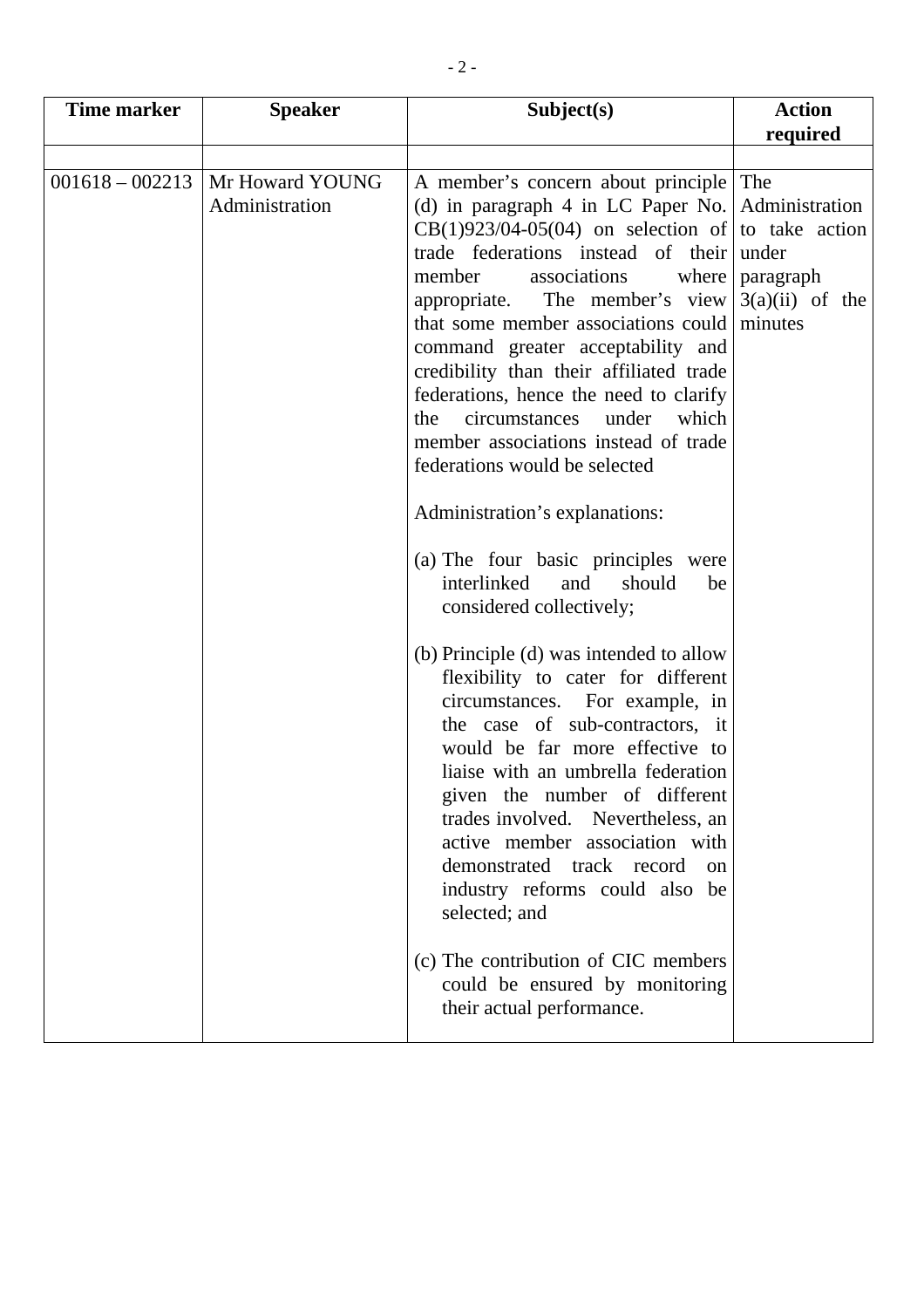| <b>Time marker</b> | <b>Speaker</b>                             | Subject(s)                                                                                                                                                                                                                                                                                                                      | <b>Action</b> |
|--------------------|--------------------------------------------|---------------------------------------------------------------------------------------------------------------------------------------------------------------------------------------------------------------------------------------------------------------------------------------------------------------------------------|---------------|
| $002214 - 003054$  | Ms LI Fung-ying                            | Administration's expression of the                                                                                                                                                                                                                                                                                              | required      |
|                    | Administration                             | views<br>following<br>concerning                                                                                                                                                                                                                                                                                                |               |
|                    |                                            | representation of labour unions:                                                                                                                                                                                                                                                                                                |               |
|                    |                                            | (a) Organizations which had the<br>willingness and capability to<br>spearhead industry reforms could<br>identified<br>from<br>those<br>be<br>contributing positively to the<br>and/or consultation<br>activities<br>launched<br>by<br>exercises<br>the<br>Provisional Construction Industry<br>Co-ordination Board (PCICB); and |               |
|                    |                                            | (b) It might not be desirable to specify<br>nominating organizations for the<br>category of "trade unions" since<br>disputes might arise from the<br>divergent<br>background<br>and<br>membership structure of various<br>registered unions                                                                                     |               |
|                    |                                            | A member's view that despite (b)<br>above, there was a need to identify<br>representative<br>unions<br>trade<br>to<br>nominate candidates for selection and<br>appointment to CIC                                                                                                                                               |               |
|                    |                                            | Administration's view that instead of<br>specifying nominating organizations<br>for the category of "trade unions", it<br>might be more appropriate to work<br>out a list of potential candidates for<br>selection and appointment to CIC<br>through consultation.                                                              |               |
| $003055 - 004206$  | Chairman<br>Ms Emily LAU<br>Administration | member's expression<br>of<br>the<br>A<br>following views:<br>(a) CIC members should be able to<br>reflect the views and aspirations of<br>their respective sectors and not<br>merely representatives<br>the<br>in<br>opinion of the Secretary for the                                                                           |               |
|                    |                                            | Environment,<br>Transport<br>and<br>Works (the Secretary); and                                                                                                                                                                                                                                                                  |               |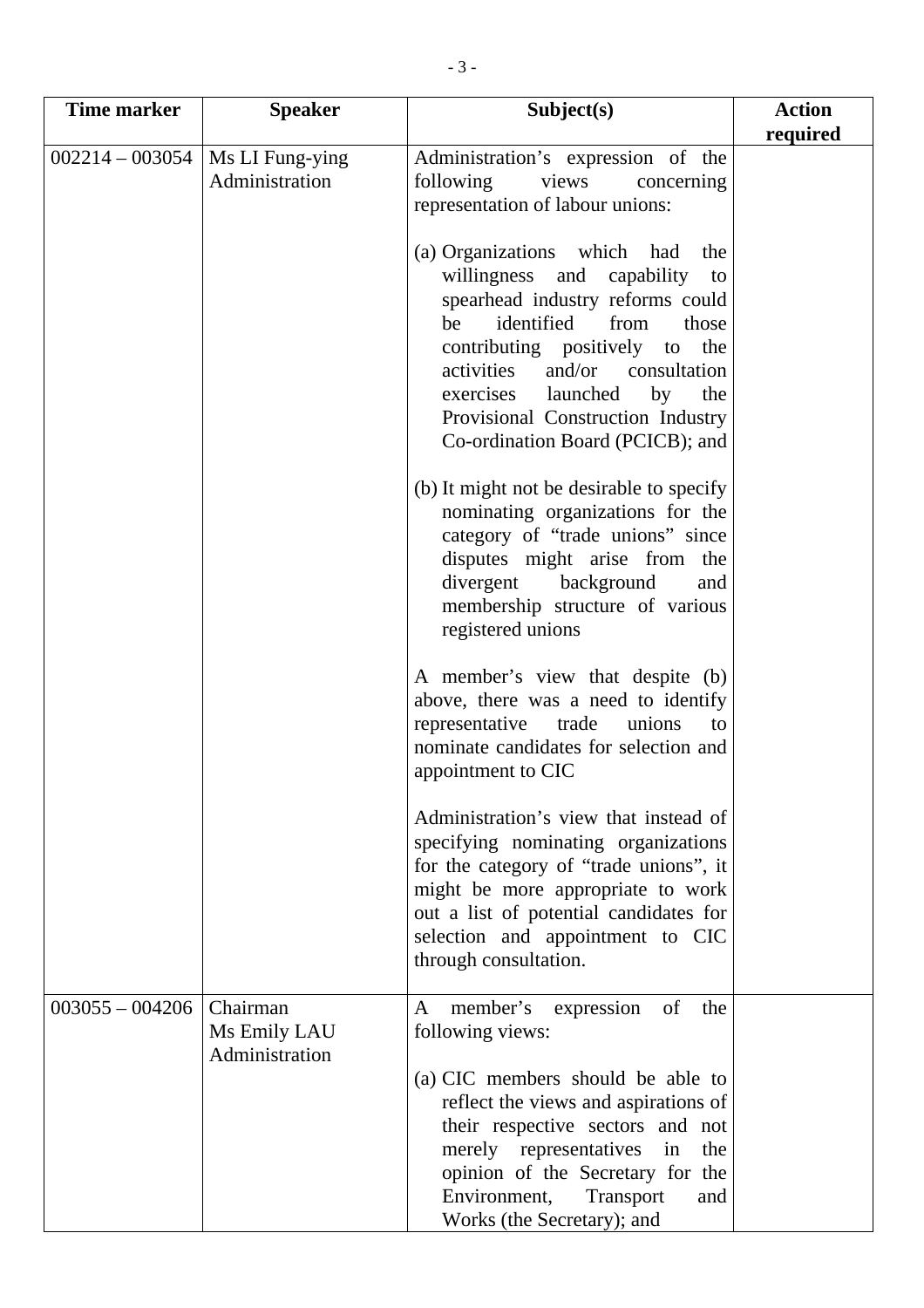| Time marker       | <b>Speaker</b>              | Subject(s)                                                                                                                                                                                                                                                                                                                                                                                         | <b>Action</b><br>required |
|-------------------|-----------------------------|----------------------------------------------------------------------------------------------------------------------------------------------------------------------------------------------------------------------------------------------------------------------------------------------------------------------------------------------------------------------------------------------------|---------------------------|
|                   |                             | (b) There should be a mechanism to<br>ensure that the views of small<br>organizations, in particular small<br>trade unions, would be heard in<br>CIC.<br>Opening<br>future<br>up<br>meetings of CIC could be a way to<br>achieve this objective<br>Administration's expression of the<br>following points:                                                                                         |                           |
|                   |                             | (a) While a list of nominating<br>organizations could be identified<br>for certain categories, there was a<br>need for the CIC members to be<br>appointed in<br>their<br>personal<br>In<br>this<br>capacities.<br>regard,<br>detailed selection criteria would be<br>drawn up in consultation with<br>stakeholder<br>relevant<br>groups<br>without being explicitly stipulated<br>in the Bill; and |                           |
|                   |                             | (b) There were practical difficulties in<br>identifying<br>nominating<br>organizations for trade unions                                                                                                                                                                                                                                                                                            |                           |
|                   |                             | member's emphasis on<br>the<br>A<br>importance for individual sectors to<br>reach consensus on the candidates<br>nominated<br>for<br>selection<br>and<br>appointment to CIC, and that the<br>Administration should facilitate this<br>process                                                                                                                                                      |                           |
|                   |                             | The member's reiteration of the<br>request that the Administration should<br>identify nominating organizations for<br>trade unions                                                                                                                                                                                                                                                                 |                           |
| $004207 - 005055$ | Chairman<br>Mr Abraham SHEK | A member's indication of support for<br>the proposed arrangements in LC                                                                                                                                                                                                                                                                                                                            |                           |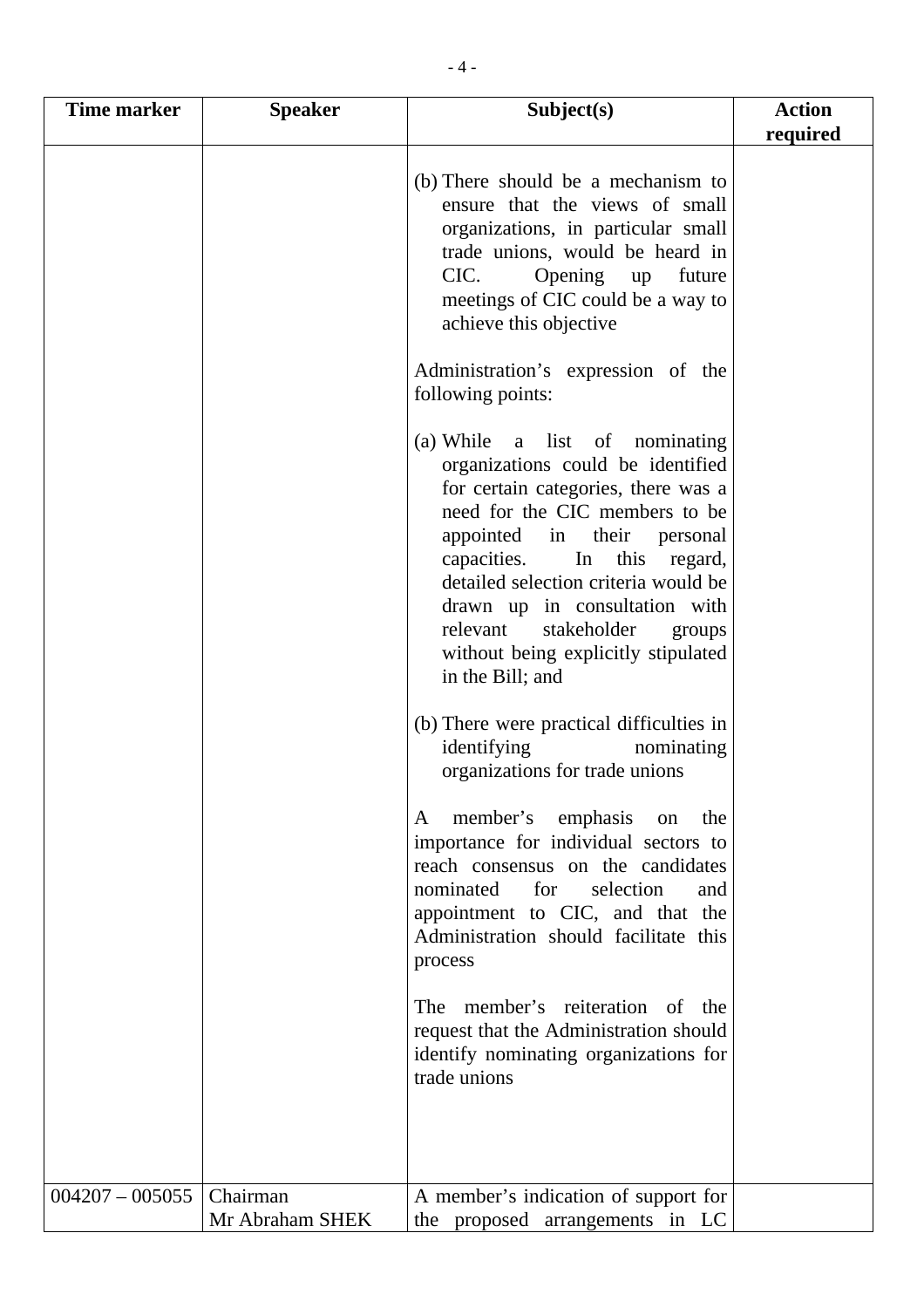| <b>Time marker</b> | <b>Speaker</b> | Subject(s)                                                                                                                                                                                                                                                 | <b>Action</b> |
|--------------------|----------------|------------------------------------------------------------------------------------------------------------------------------------------------------------------------------------------------------------------------------------------------------------|---------------|
|                    |                |                                                                                                                                                                                                                                                            | required      |
|                    | Administration | Paper No. CB(1)923/04-05(04)                                                                                                                                                                                                                               |               |
|                    |                |                                                                                                                                                                                                                                                            |               |
|                    |                | Discussion on the following:                                                                                                                                                                                                                               |               |
|                    |                | (a) Why the Housing Authority (HA)<br>was not identified as a nominating<br>organization for the category of<br>"employers"; and                                                                                                                           |               |
|                    |                | (b) Whether the number of candidates<br>in each sector put forward by<br>nominating organizations should<br>be exactly the same as the number<br>of seats available                                                                                        |               |
|                    |                | Administration's explanations:                                                                                                                                                                                                                             |               |
|                    |                | (a) Since the Secretary for Housing,<br>Planning and Lands also chaired<br>HA, its representative on CIC<br>could be counted as one of the<br>three public officer(s) (clause<br>$9(1)(c)$ ;                                                               |               |
|                    |                | (b) The Urban Renewal Authority<br>(URA) had not been identified as a<br>nominating organization for the<br>category of "employers" because<br>of its limited participation<br>1n<br>construction<br>matters<br>and<br>its<br>relatively few projects; and |               |
|                    |                | (c) It would seem desirable if the<br>nominating organizations could<br>put forward more candidates so as<br>to provide a larger pool of talents<br>for selection by the Government                                                                        |               |
|                    |                | The member's expression of the<br>following views:                                                                                                                                                                                                         |               |
|                    |                | (a) Since HA was one of the largest<br>employers in the construction field<br>and played an important role in<br>spearheading industry reforms, it<br>should be represented in CIC.                                                                        |               |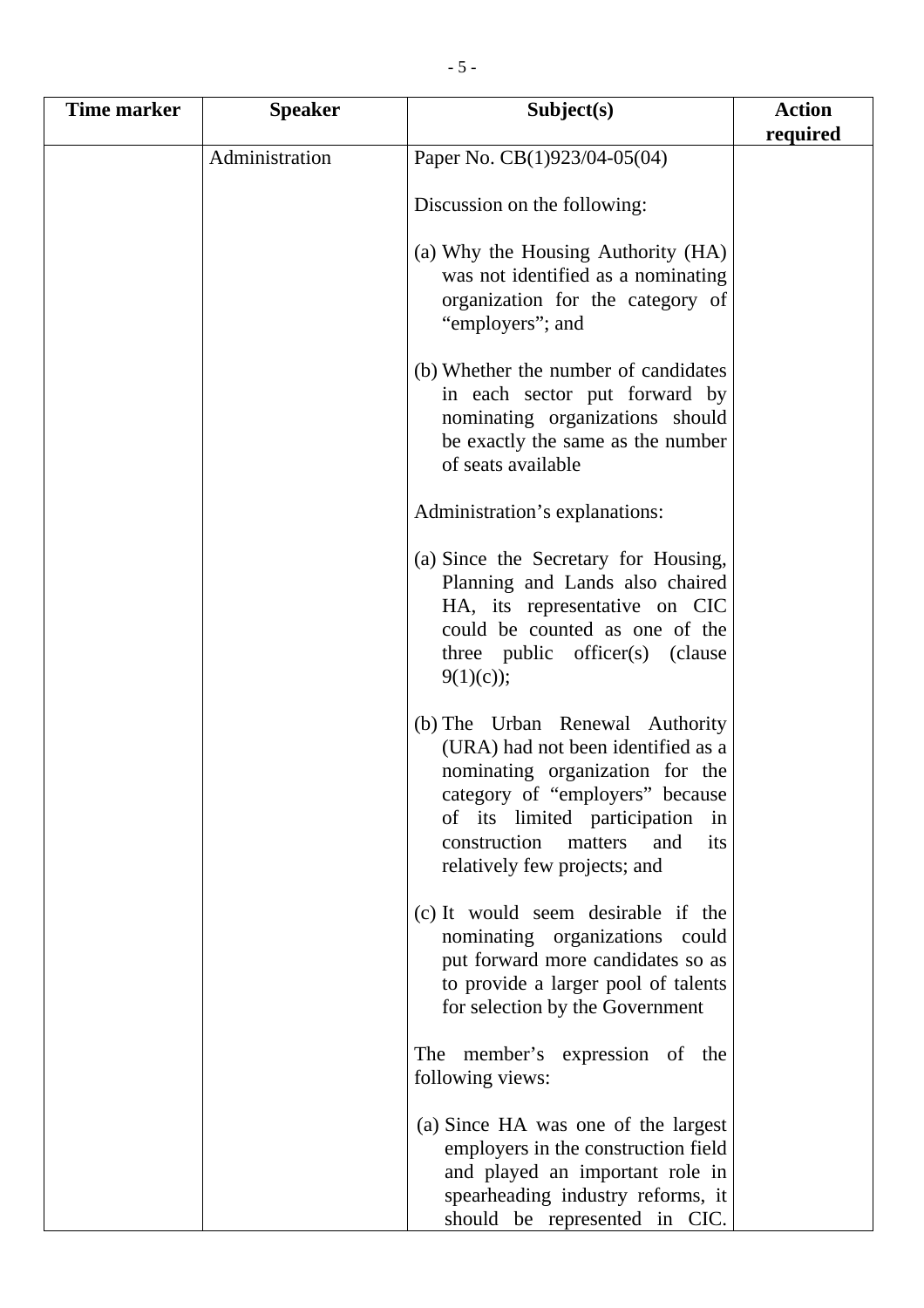| <b>Time marker</b> | <b>Speaker</b>                                 | Subject(s)                                                                                                                                                                                                                               | <b>Action</b>                                                                                               |
|--------------------|------------------------------------------------|------------------------------------------------------------------------------------------------------------------------------------------------------------------------------------------------------------------------------------------|-------------------------------------------------------------------------------------------------------------|
|                    |                                                |                                                                                                                                                                                                                                          | required                                                                                                    |
|                    |                                                | Many members of HA's Building<br>Committee<br>were<br>not<br>public<br>officers and could not therefore be<br>appointed under the category of<br>public officers; and                                                                    |                                                                                                             |
|                    |                                                | (b) Appropriateness of the<br>Hong<br>Kong Housing Society (HKHS)<br>being a nominating organization<br>should be reviewed because of its<br>relatively few projects;                                                                    |                                                                                                             |
|                    |                                                | The Chairman's support of the need to<br>clearly spell out that HA would be<br>represented on CIC                                                                                                                                        |                                                                                                             |
|                    |                                                | The Administration agreed to consider The<br>(a) and (b) above but pointed out that<br>if HA was to be represented by $a \mid$<br>non-official, the number of seats<br>allocated for public officers on CIC<br>might have to be adjusted | Administration<br>to take action<br>under<br>paragraphs<br>3(a)(iii)<br>and<br>$3(a)(iv)$ of the<br>minutes |
| 005056-010506      | Chairman<br>Ir Dr Raymond HO<br>Mr Patrick LAU | $\mathbf{A}$<br>of<br>member's<br>the<br>expression<br>following views:                                                                                                                                                                  |                                                                                                             |
|                    | Administration                                 | (a) HKHS and URA should not be<br>included<br>nominating<br>as<br>organizations for the category of<br>"employers";                                                                                                                      |                                                                                                             |
|                    |                                                | (b) It might not be necessary to select<br>both Kowloon-Canton<br>Railway<br><b>MTR</b><br>Corporation<br>and<br>Corporation<br>nominating<br>as<br>organizations for the category of<br>"employers" after their proposed<br>merger; and |                                                                                                             |

(c) The Association of Consulting Engineers of Hong Kong

 $professionals/consultants$ 

(ACEHK) should be selected as a<br>nominating organization for

organization for<br>consultants given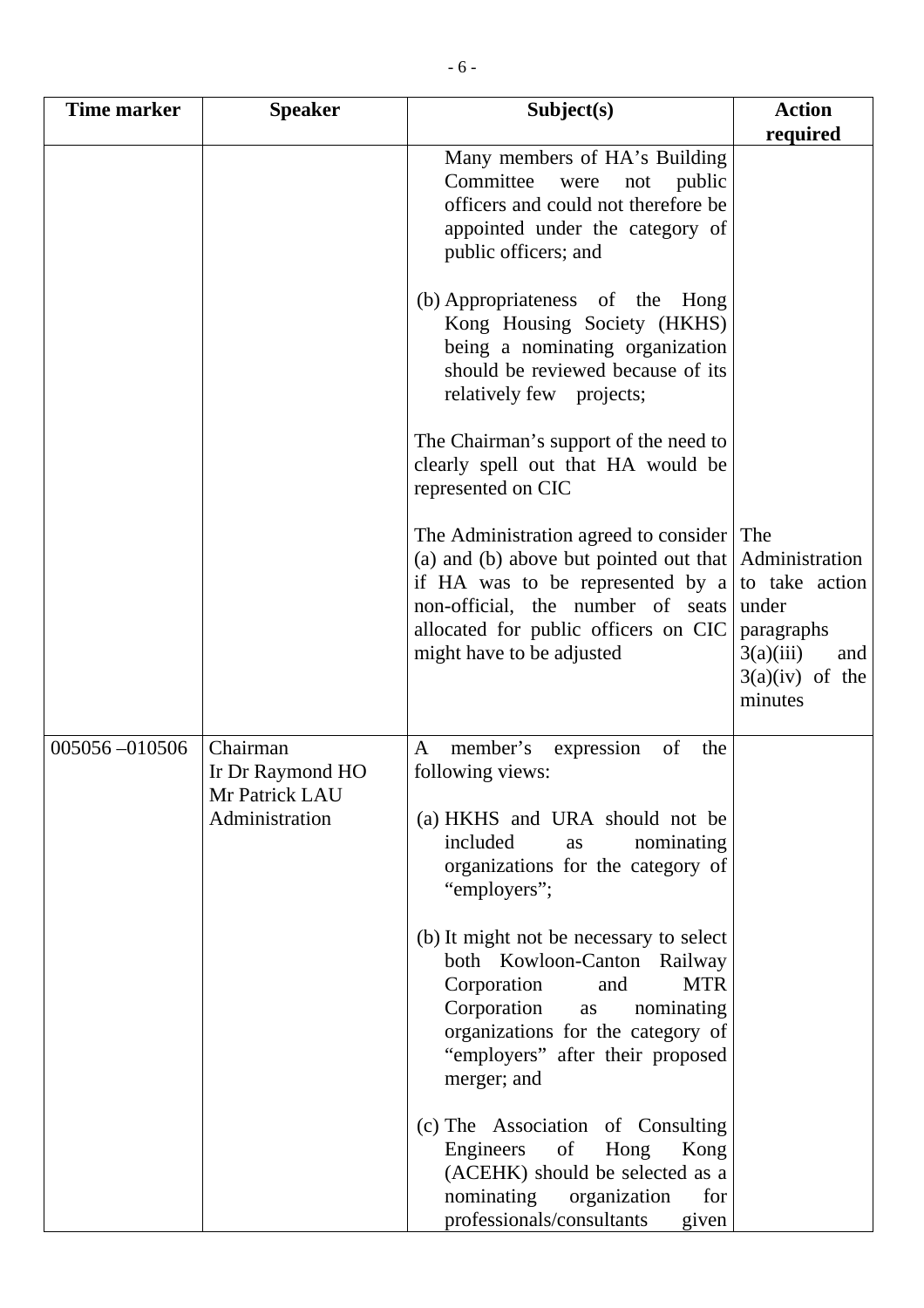| <b>Time marker</b> | <b>Speaker</b> | Subject(s)                                                                                                                                                                                                                                                                                                                | <b>Action</b> |
|--------------------|----------------|---------------------------------------------------------------------------------------------------------------------------------------------------------------------------------------------------------------------------------------------------------------------------------------------------------------------------|---------------|
|                    |                |                                                                                                                                                                                                                                                                                                                           | required      |
|                    |                | of<br>the<br>unique<br>work<br>nature<br>consultant engineers                                                                                                                                                                                                                                                             |               |
|                    |                | The Administration agreed to consider<br>(c) above, adding that if trade<br>associations were to be included in the<br>list of nominating organizations for<br>the<br>category<br>of<br>"professionals/consultants",<br>the<br>proposed principle (c) in LC Paper<br>No. $CB(1)923/04-05(04)$ would need<br>to be amended |               |
|                    |                | Another member's expression of the<br>following views:                                                                                                                                                                                                                                                                    |               |
|                    |                | (a) If ACEHK were to be identified as<br>a nominating organization, the<br>trade associations of architects and<br>surveyors should also be given the<br>same treatment;                                                                                                                                                  |               |
|                    |                | (b) Since the number of public<br>officers and representatives of<br>construction workers might be too<br>small, the size of CIC should be<br>increased to 30; and                                                                                                                                                        |               |
|                    |                | (c) There was a need to clarify the<br>types of persons to be appointed to<br>CIC as "such other persons as the<br>Secretary thinks fit to be members<br>of the Council" under clause<br>9(3)(f)                                                                                                                          |               |
|                    |                | Administration's expression of the<br>following points:                                                                                                                                                                                                                                                                   |               |
|                    |                | (a) Consulting engineers represented<br>by ACEHK indeed played<br>an<br>important supervisory role<br>in<br>construction projects. However,<br>the inclusion of other<br>trade<br>associations had to be carefully                                                                                                        |               |
|                    |                | considered<br>their<br>due<br>to<br>overlapping memberships<br>with                                                                                                                                                                                                                                                       |               |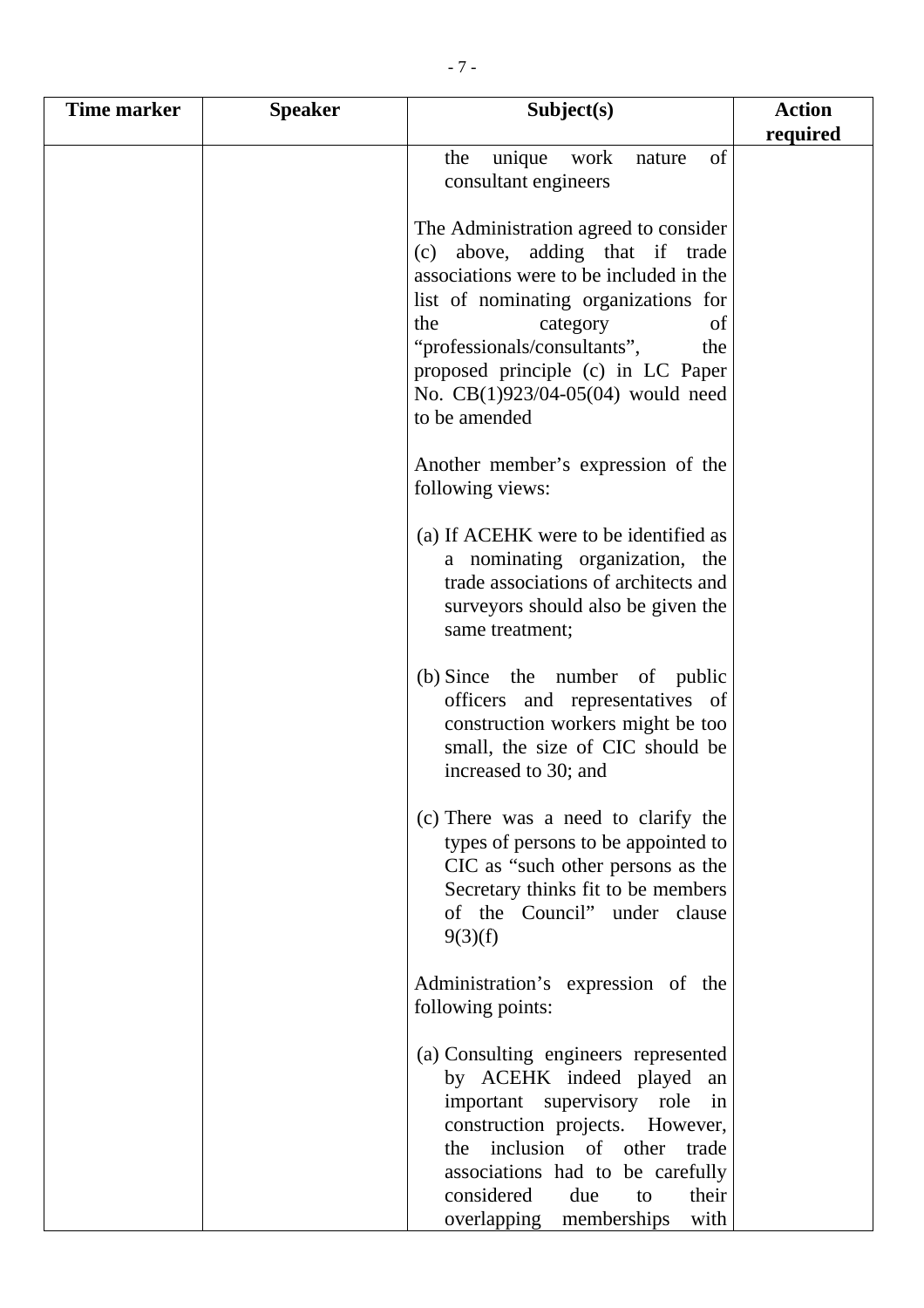| <b>Time marker</b> | <b>Speaker</b> | Subject(s)                                                       | <b>Action</b>    |
|--------------------|----------------|------------------------------------------------------------------|------------------|
|                    |                |                                                                  | required         |
|                    |                | professional bodies;                                             |                  |
|                    |                |                                                                  | The              |
|                    |                | (b) The proposed size of CIC was                                 | Administration   |
|                    |                | already optimal for operational                                  | to take action   |
|                    |                | efficiency.<br>Moreover, increase                                | under            |
|                    |                | in the seats for any category might                              | paragraph $3(d)$ |
|                    |                | necessitate<br>corresponding                                     | of the minutes   |
|                    |                | adjustments in other sectors to                                  |                  |
|                    |                | ensure a balanced representation;                                |                  |
|                    |                |                                                                  |                  |
|                    |                | (c) The number of public officers on                             |                  |
|                    |                | CIC should be kept to a minimum                                  |                  |
|                    |                | so that the industry could take                                  |                  |
|                    |                | ownership of the reform process.                                 |                  |
|                    |                | Government departments would                                     |                  |
|                    |                | continue to render their support by                              |                  |
|                    |                | attending the meetings of CIC;                                   |                  |
|                    |                | and                                                              |                  |
|                    |                | (d) The persons to be appointed to                               |                  |
|                    |                | CIC under clause $9(3)(f)$ could                                 |                  |
|                    |                | inject valuable expertise in areas                               |                  |
|                    |                | such as legal, insurance<br>and                                  |                  |
|                    |                | economic analysis                                                |                  |
|                    |                |                                                                  |                  |
|                    |                | The other member's expression of the                             |                  |
|                    |                | following views:                                                 |                  |
|                    |                |                                                                  |                  |
|                    |                | (a) Having regard that there were                                |                  |
|                    |                | 300 000 practitioners<br>in<br>the                               |                  |
|                    |                | construction industry, CIC should                                |                  |
|                    |                | have a larger membership;                                        |                  |
|                    |                |                                                                  |                  |
|                    |                | (b) The inclusion of ACEHK as a<br>nominating organization might |                  |
|                    |                | risk giving rise to duplication of                               |                  |
|                    |                | representation; and                                              |                  |
|                    |                |                                                                  |                  |
|                    |                | (c) The persons referred to in clause                            |                  |
|                    |                | $9(3)(f)$ could be appointed to CIC                              |                  |
|                    |                | as co-opt members                                                |                  |
|                    |                |                                                                  |                  |
|                    |                | Administration's expression of the                               |                  |
|                    |                | following points:                                                | The              |
|                    |                |                                                                  | Administration   |
|                    |                | (a) The appropriateness of including to take action              |                  |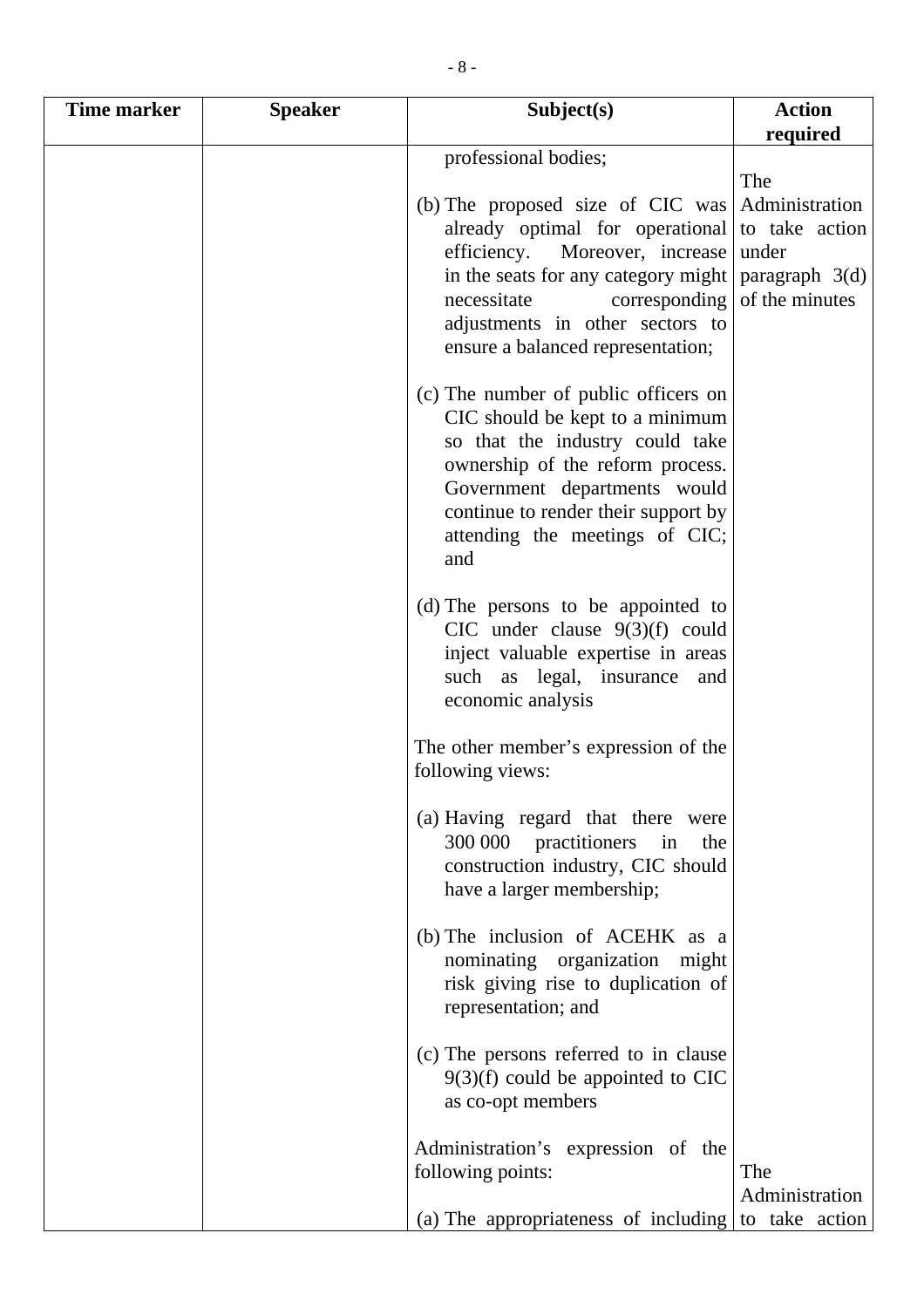| <b>Time marker</b> | <b>Speaker</b>                     | Subject(s)                                                                                                                                                                                                                              | <b>Action</b><br>required                         |
|--------------------|------------------------------------|-----------------------------------------------------------------------------------------------------------------------------------------------------------------------------------------------------------------------------------------|---------------------------------------------------|
|                    |                                    | trade associations as nominating<br>organizations under the category<br>"professionals/consultants"<br>of<br>would be assessed in light of the<br>role played by their constituents;<br>and<br>$(b)$ The<br>appointment of<br>$co$ -opt | under<br>paragraph<br>$3(a)(v)$ of the<br>minutes |
|                    |                                    | members might be adopted in<br>committees and subcommittees to<br>be set up under CIC                                                                                                                                                   |                                                   |
| $010507 - 010951$  | Mr LEE Cheuk-yan<br>Administration | A member's view that given the<br>technical<br>rendered<br>support<br>by<br>different government departments,<br>there might not be a need to appoint<br>lay persons as CIC members under<br>clause $9(3)(f)$                           |                                                   |
|                    |                                    | Administration's explanation on the<br>valuable<br>expertise and impartial<br>offered by<br><b>PCICB</b><br>advice<br>two<br>members from the legal and economic<br>fields                                                              |                                                   |
| $010952 - 012327$  | Mr Alan LEONG<br>Administration    | member's<br>$\mathbf{A}$<br>of<br>the<br>expression<br>following views:                                                                                                                                                                 |                                                   |
|                    |                                    | (a) He could not see how principle (a)<br>LC<br>Paper<br>No.<br>in<br>$CB(1)923/04-05(04)$<br>that<br>nominating organizations should<br>be legal entities incorporated in<br>Hong Kong was related to clause<br>9;                     |                                                   |
|                    |                                    | (b) The willingness and capability to<br>spearhead industry reforms in<br>principle (b) in LC Paper No.<br>$CB(1)923/04-05(04)$ were open to<br>subjective assessment;                                                                  |                                                   |
|                    |                                    | (c) To ensure accountability, it might<br>be more advisable to require the<br>nominating organizations of each<br>category to agree on and nominate                                                                                     |                                                   |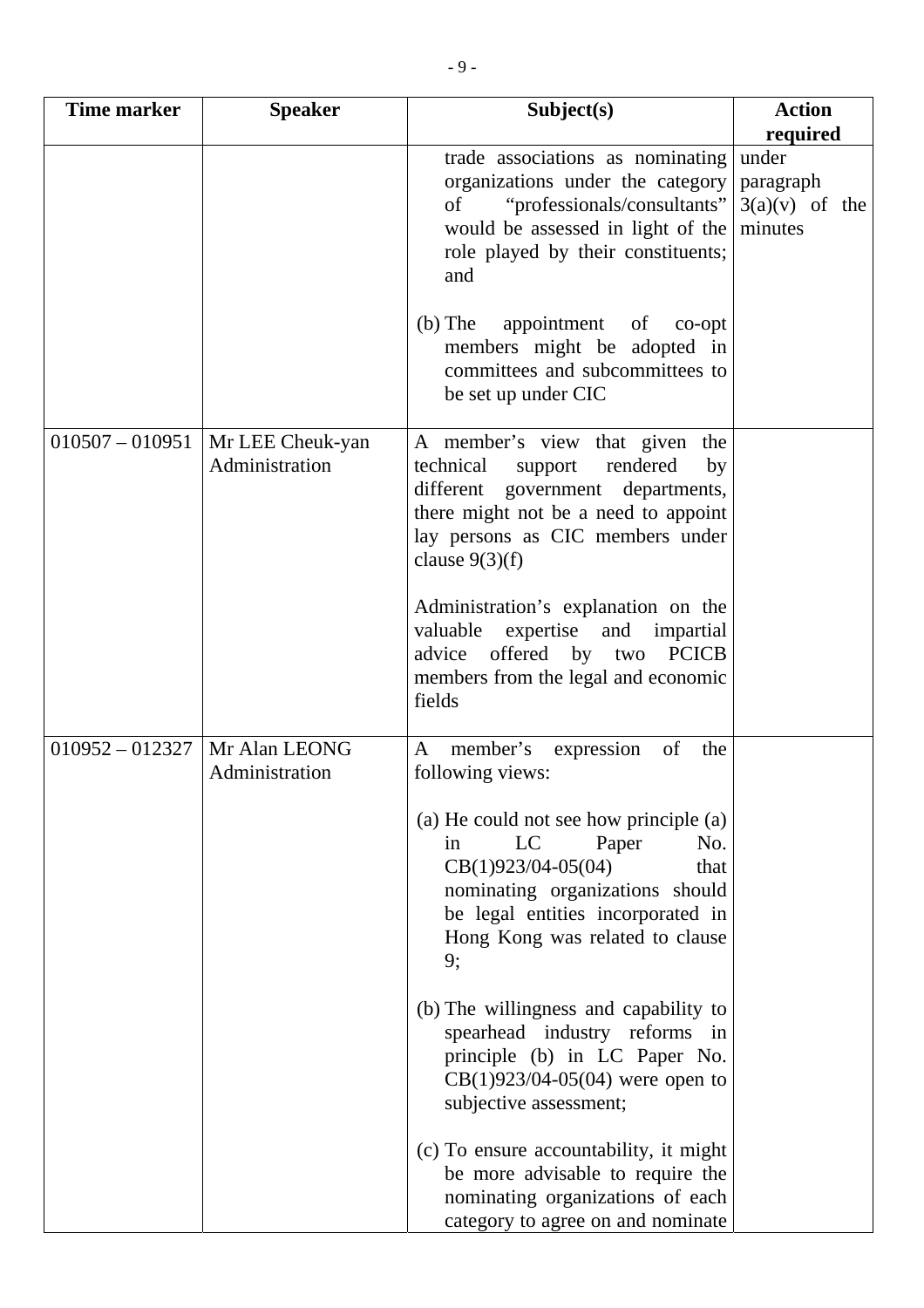| Time marker | <b>Speaker</b> | Subject(s)                                                                                                                                                                                                                                                                                                                                            | <b>Action</b> |
|-------------|----------------|-------------------------------------------------------------------------------------------------------------------------------------------------------------------------------------------------------------------------------------------------------------------------------------------------------------------------------------------------------|---------------|
|             |                |                                                                                                                                                                                                                                                                                                                                                       | required      |
|             |                | candidates only slightly in excess<br>of the seats available; and                                                                                                                                                                                                                                                                                     |               |
|             |                | (d) CIC members for categories listed<br>under clauses $9(3)(d)$ and $9(3)(e)$<br>should be selected and appointed<br>in the same way as those for<br>categories listed under clauses<br>$9(3)(a)$ to $9(3)(c)$                                                                                                                                       |               |
|             |                | Administration's expression of the<br>following views:                                                                                                                                                                                                                                                                                                |               |
|             |                | (a) The Administration would prefer<br>to have some flexibility to select<br>and appoint CIC members from a<br>larger pool of candidates;                                                                                                                                                                                                             |               |
|             |                | Administration<br>$(b)$ The<br>had<br>not<br>proposed<br>nominating<br>organizations<br>for<br>training<br>institutes or academic or research<br>institutions connected with the<br>industry (clause<br>construction<br>$9(3)(d)$ because of practicable<br>difficulties arising from varied<br>background, size and scale of<br>research bodies; and |               |
|             |                | (c) The Administration had<br>not<br>proposed<br>nominating<br>organizations for trade unions<br>(clause $9(3)(e)$ ) so as to avoid the<br>risk of creating conflicts<br><sub>or</sub><br>proliferation within the sector                                                                                                                             |               |
|             |                | The member's expression of the<br>following views:                                                                                                                                                                                                                                                                                                    |               |
|             |                | (a) More nominating organizations<br>should be identified for the<br>categories listed under clause<br>$9(3)(a)$ and (b) to enhance<br>representativeness<br>and<br>ensure<br>greater accountability.<br>This<br>would not adversely affect the                                                                                                       |               |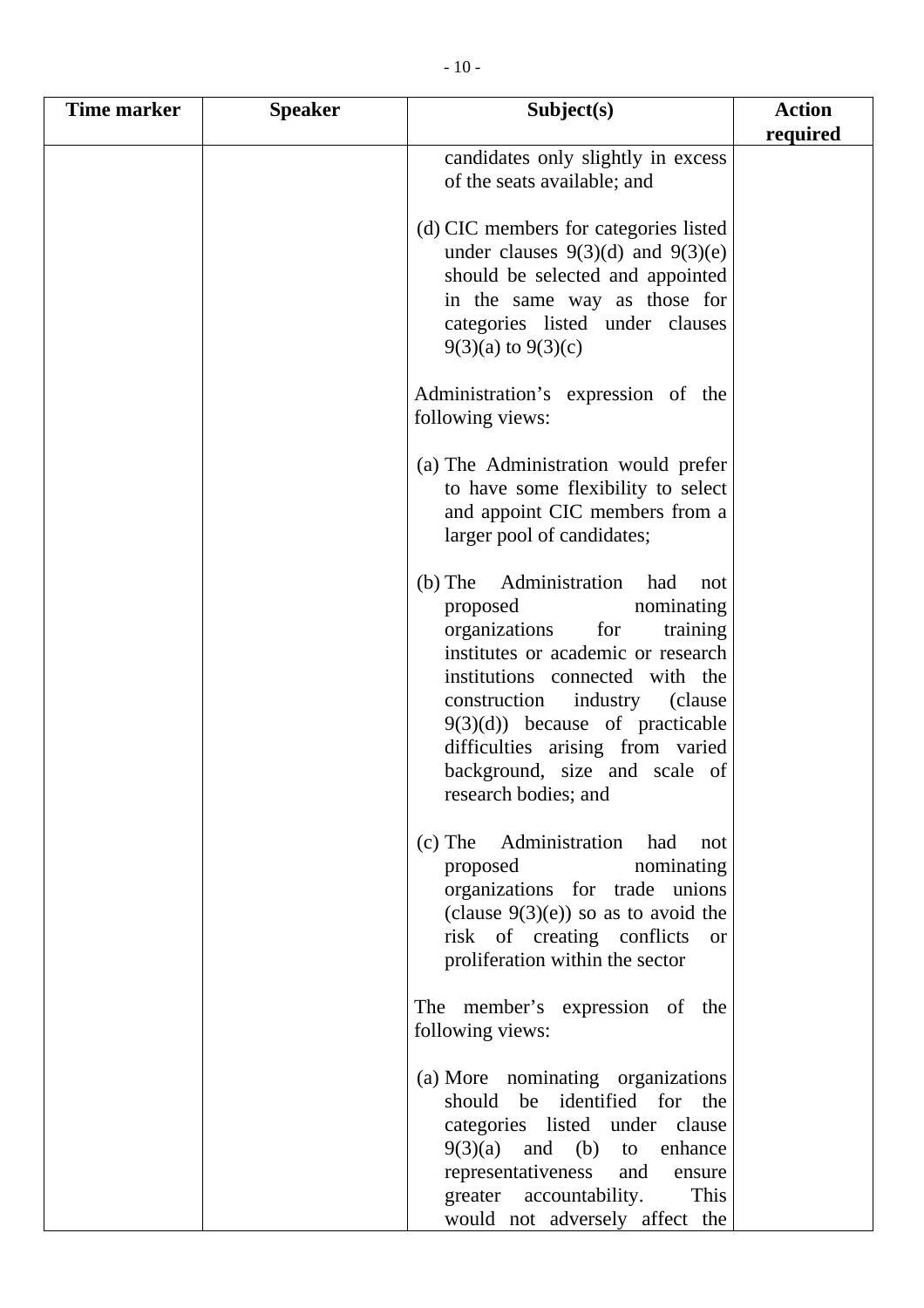| <b>Time marker</b> | <b>Speaker</b>  | Subject(s)                                                                                                                                                                                                                                                                                                                                                                                                                                                                                                         | <b>Action</b>                                                                        |
|--------------------|-----------------|--------------------------------------------------------------------------------------------------------------------------------------------------------------------------------------------------------------------------------------------------------------------------------------------------------------------------------------------------------------------------------------------------------------------------------------------------------------------------------------------------------------------|--------------------------------------------------------------------------------------|
|                    |                 |                                                                                                                                                                                                                                                                                                                                                                                                                                                                                                                    | required                                                                             |
|                    |                 | forging<br>of<br>consensus<br>on<br>candidates to be nominated if the<br>selection<br>criteria<br>for<br>and<br>clear<br>appointment were<br>and<br>transparent; and                                                                                                                                                                                                                                                                                                                                               |                                                                                      |
|                    |                 | (b) Efforts should be made to draw up<br>a list of nominating organizations<br>for the categories listed under<br>clause $9(3)(d)$ and (e) despite<br>envisaged difficulties                                                                                                                                                                                                                                                                                                                                       |                                                                                      |
|                    |                 | Administration's<br>agreement<br>to  <br>consider the above views                                                                                                                                                                                                                                                                                                                                                                                                                                                  | The<br>Administration<br>to take action<br>under<br>paragraph 3(b)<br>of the minutes |
| $012328 - 013548$  | Mr Andrew CHENG | member's<br>of<br>$\mathbf{A}$<br>expression<br>the                                                                                                                                                                                                                                                                                                                                                                                                                                                                |                                                                                      |
|                    | Administration  | following views:<br>(a) The composition of statutory<br>bodies had always been a concern<br>because:<br>- the policy secretaries<br>who<br>appointed the members were<br>not elected; and<br>- there was territorialism among<br>the trade federations and their<br>member associations and hence<br>concerns about the fairness of<br>resource allocation; and<br>(b) While<br>appreciating<br>the<br>Administration's willingness<br>to<br>draw up the basic principles, he<br>was concerned about principle (d) |                                                                                      |
|                    |                 | because<br>there were<br>always<br>disputes between trade federations<br>and their member associations.<br>It was therefore important to<br>define the expression "where<br>appropriate"<br>Administration's explanation that the                                                                                                                                                                                                                                                                                  |                                                                                      |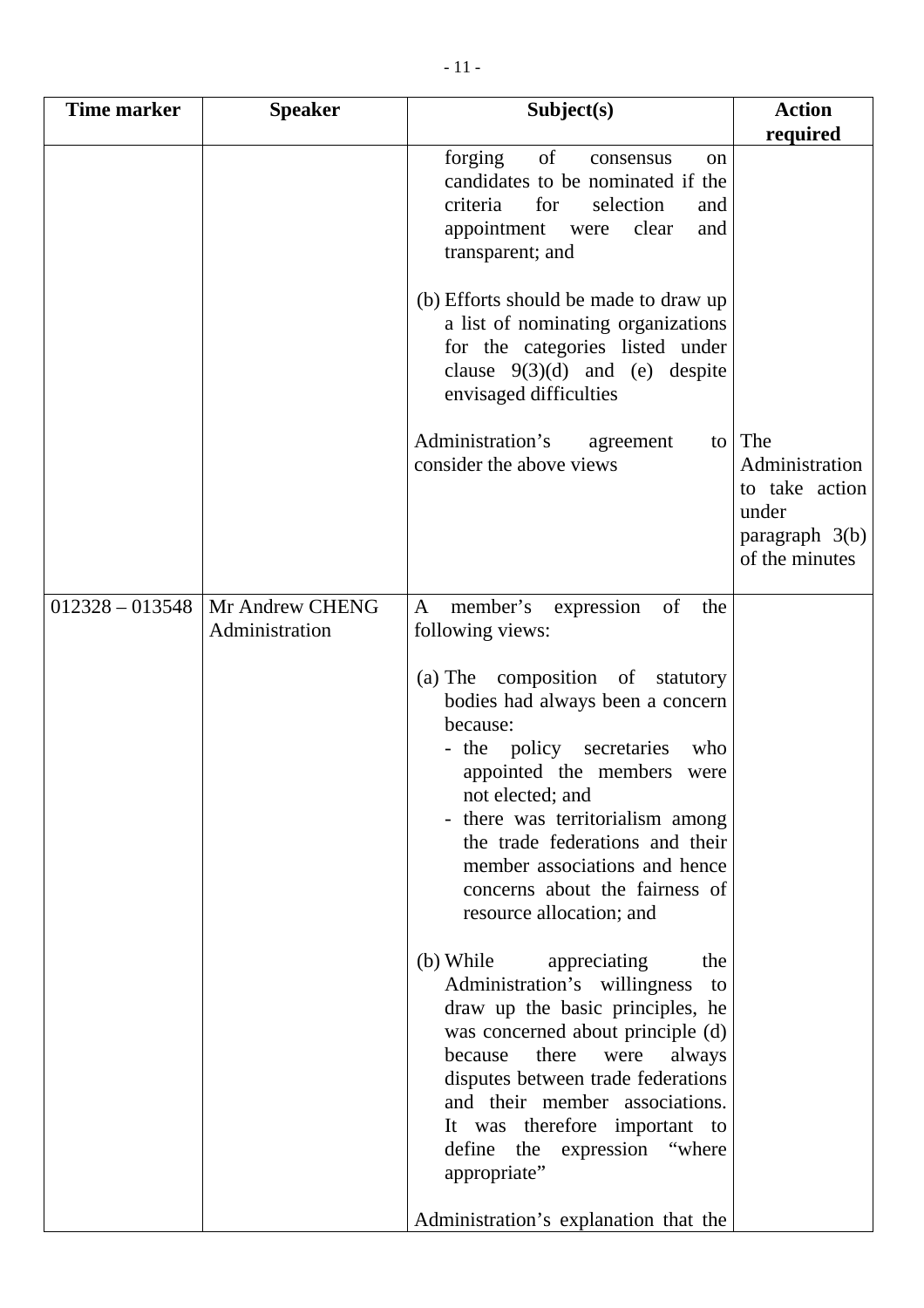| Time marker       | <b>Speaker</b>                                   | Subject(s)                                                                                                                                                                                                                                                                                       | <b>Action</b><br>required |
|-------------------|--------------------------------------------------|--------------------------------------------------------------------------------------------------------------------------------------------------------------------------------------------------------------------------------------------------------------------------------------------------|---------------------------|
|                   |                                                  | selection of a trade federation or any<br>of its member association would be<br>made against the proposed basic<br>principles including their extent of<br>participation in industry reforms                                                                                                     |                           |
|                   |                                                  | The member's view that to avoid<br>challenge, only trade federations<br>should be selected as nominating<br>organizations, thus providing<br>an<br>incentive for member associations to<br>join the trade federations in order to<br>be represented on CIC                                       |                           |
|                   |                                                  | The Administration cited that the<br>industry reforms had triggered off a<br>of<br>consolidation<br>and<br>wave<br>integration, a recent example being<br>formation of Hong Kong<br>the<br>Construction<br>Sub-contractors<br>Association                                                        |                           |
| 013549 - 014107   | Chairman<br>Miss CHAN Yuen-han<br>Administration | A member's view that to reduce<br>rivalry between trade federations and<br>their<br>member associations,<br>the<br>functions of CIC under clause $5(b)$<br>should be expanded to require<br>individual CIC members to reflect the<br>needs and aspirations of the categories<br>they represented |                           |
|                   |                                                  | The Chairman's advice that<br>the<br>functions of CIC would be discussed<br>at a later stage                                                                                                                                                                                                     |                           |
| $014108 - 014526$ | Ms Emily LAU<br>Administration                   | expression of<br>member's<br>the<br>A<br>following views:                                                                                                                                                                                                                                        |                           |
|                   |                                                  | (a) It was important to ensure the<br>views of all organizations, big or<br>small, would be reflected by trade<br>representatives sitting on CIC; and                                                                                                                                            |                           |
|                   |                                                  | (b) She could not see any practical The                                                                                                                                                                                                                                                          |                           |

merits of requiring each nominating organization to put Administration to take action